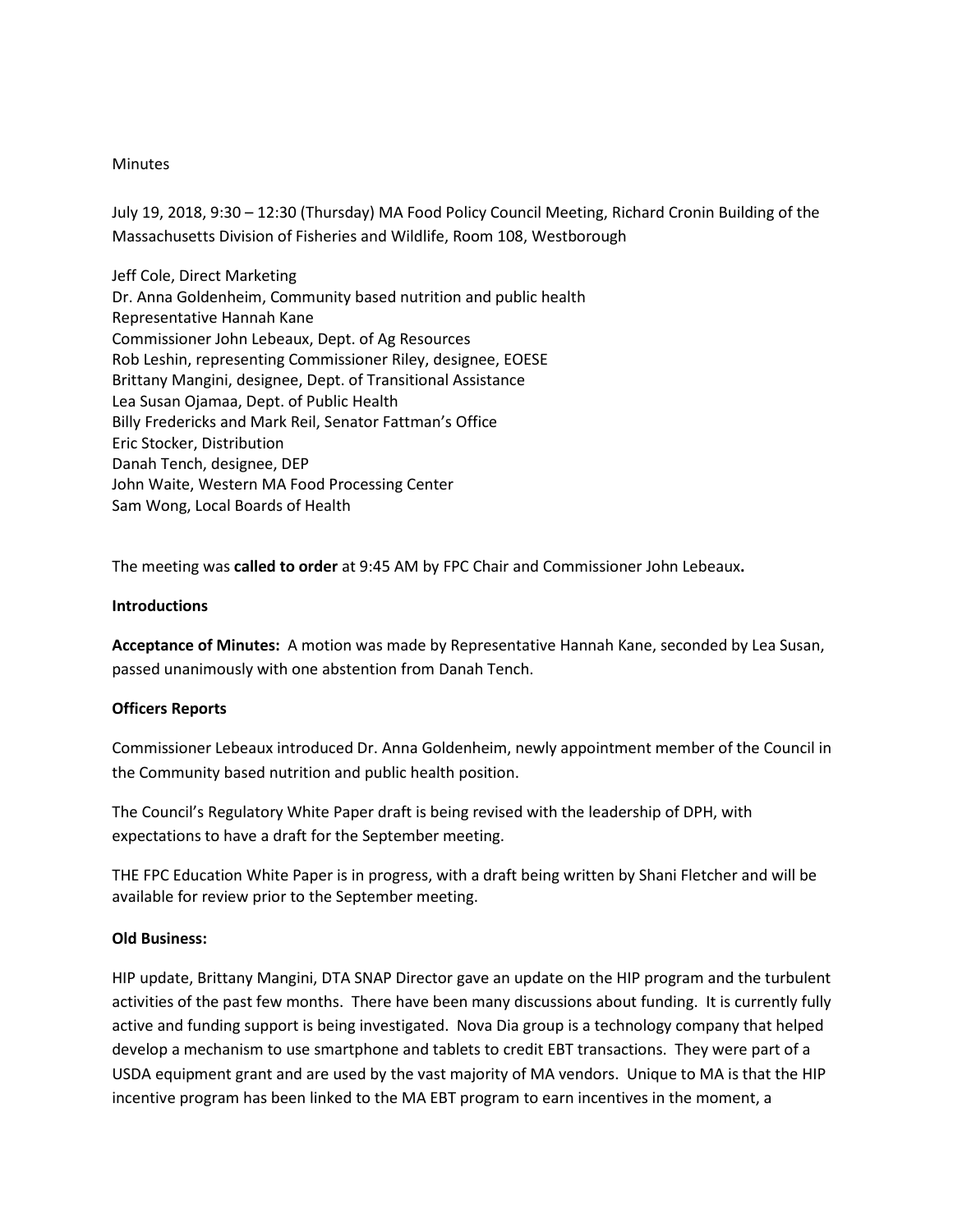specialized technology program only supported by Nova Dia's system. MA was notified that they cannot continue past this month. DTA has been in touch with USDA multiple times each day who is working hard to support many states. New York is also at risk for being impacted significantly. USDA is well aware of the tremendous negative impact that could result. DTA's preference is that USDA, who crafted the equipment grant and selected this vendor, would solve this problem. DTA has spent many hours crafting every many options. USDA knows DTA want to get communication out as soon as possible to be sure that the program's functionality continues through the season. If there isn't a concrete a solution, DTA will have a have a backup. The topic was on New England public radio today. The message was that USDA is working on it. DTA's prefers not to have any disruption. USDA wants to maintain SNAP benefits as a top priority while HIP is a top priority for MA.

Markets are trying to implement their own solutions. Representative Kane was in DC with Congressman McGovern who is working on this as a priority. She suggested communication to the farmers to let them know there are collaborative efforts between DTA, MDAR, and FNS with USDA for a solution. She also suggested communication to legislations to let them know that there is an issue that is being addressed.

Representatives from the Worcester Food Policy Council and Food Bank shared that SNAP access at farmers market is their #1 priority. They have partners willing to come to the table cover some of those costs for a quick solution if needed or help with creative solutions, considering that this is a community issue

Community partners shared their disappointment to not know about current discussions when they are communicating with both clients and growers and that DTA is not regularly communicating with all constituents. This program is a priority for them and they stand ready to help as they can . Farmers are feeling very disheartened. There was extensive feedback to DTA that they must communicate with community partners, farmers, and legislators regularly about their efforts regarding HIP processing.

**Program:** Deep dive into food waste II - What actions can FPC members support?

Food waste is one of the six MA FPC priorities discussed in January, 2017 and being revisited today: *Reduce food waste through state programs for farmers, restaurants, processors, schools and other institutions, and consumers. A current focus is to support the Commercial Food Waste Ban by developing policies and programs to divert food waste from landfills. Support for donation programs, conversion of food waste to animal feed, composting, and the development of anaerobic digestion facilities are also priorities.* 

As a result of the Commercial Organics Waste ban which took effect on Oct 1, 2014, fresh and perishable foods are being donated and rescued more frequently. The ban is part of a comprehensive approach to drive investment to divert food material from disposal to higher value uses. Food waste is the biggest portion of our trash. Over the past year much progress has been made.

**Facilitation: John Majercak**, President, Center for EcoTechnology, Recycling Works Program, Northampton, has been involved in food waste programs for the past 20 years including some of the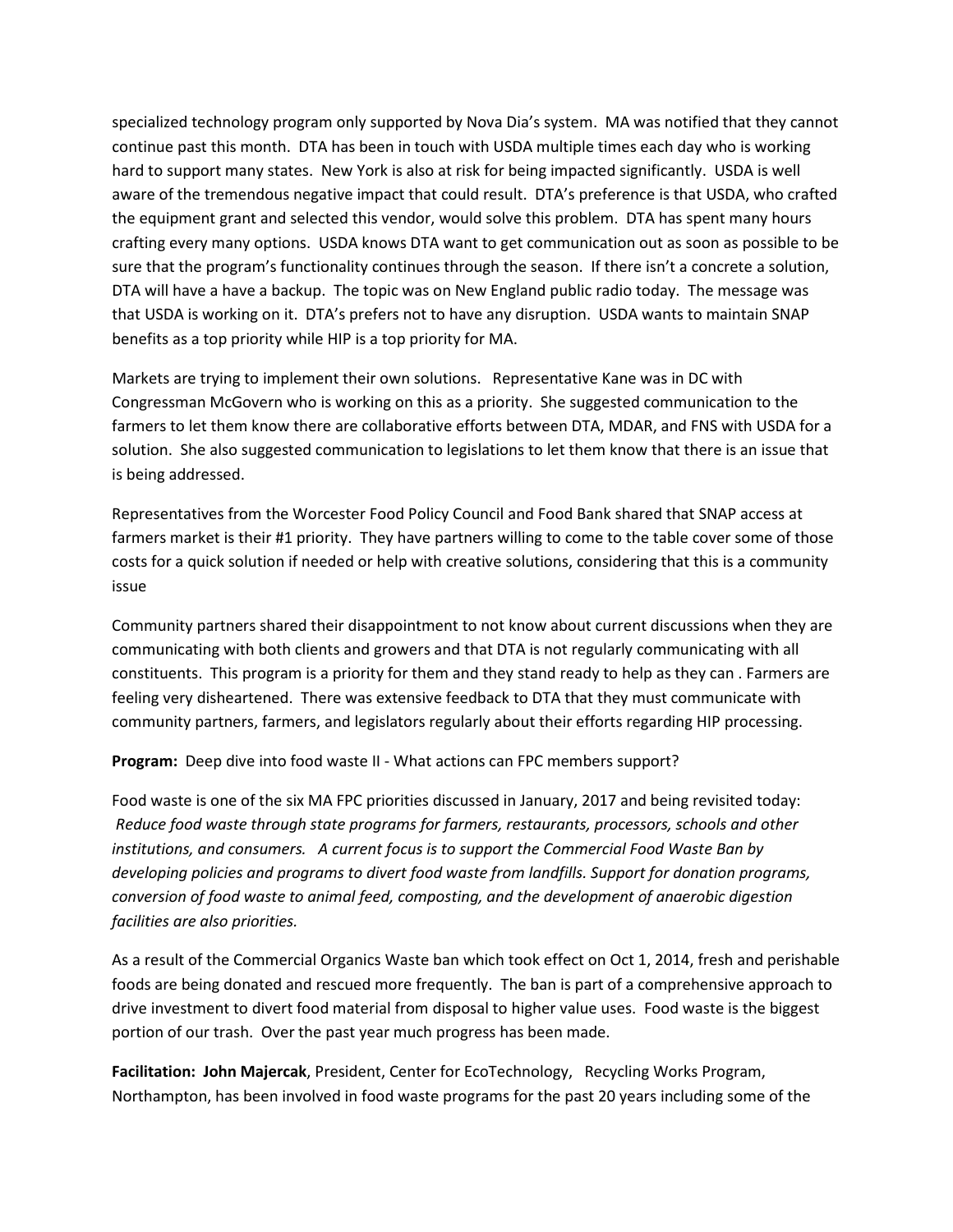first pilot programs in the country. We have national experts here from our own back yard. He provided a background on the program including school recycling programs, farm composting with MDAR as well as MDAR's farm energy program. There is a new clean energy pilot for solar hot water. Recycling has resulted in tons of food waste being diverted with business tech assistance, workshops and some 70,000 visits to our websites, and 400 businesses using technical assistance. There are best management program for different parts of the hierarchy. Check out our website. This is a regional market place, so we go beyond the MA borders. We need a big picture to know what the best perspective is. If you're a food waste junkie, there is a website you can go to. The state government sets the table for the policy and public capital investment and then we rely on the public sector.

**Gerard Kennedy**, Director, Conservation & Technical Assistance, MDAR: Food waste ban, opportunities and challenges: new proposed regulations related to composting

MDAR has a wide range of programs related to land use as well as food access and food security that advance the goals of the MA Local Food Action Plan. Composting on farms has always been done and is an agricultural activity. If you're taking in materials it's considered solid waste and an exemption is allowed as long as the facility is registered.

A Benefit of ag compost is that there can be many decentralized places so that not one site is super critical. The down side is they're small low capitalized businesses, so some are run very well and other may need fine tuning. It's both an art and a science to do a good compost business. We want to increase the proficiency of the different operations.

Question: Does adequate technology exist to detect the source of an order on-site? Response: DEP has a lab and that would be deferred to them. MDAR is very responsive and will make recommendations to manage the odor. Unusual odors usually mean something in the process if off kilter which requires an odor management plan. BOHs have very broad authority when it comes to dealing with these issues.

**John Fischer**, Branch Chief, Commercial Waste Reduction & Waste Planning, DEP: Commercial Food Waste Ban: Updated progress report including economic activity support by the ban, new opportunities and challenges in food waste management: anaerobic digester facility capacity growth; the growth in fresh and perishable food donation; and a focus on up-front food waste reduction*.*

DEP is the main architect behind these programs and policies and is a recognized nationally – the MA Miracle! We've been working on this for decades and especially in 2014 for the commercials organics ban, based on the Organic Action plan from 2012. Gathering data for 2017, expect compost to be the same but ag to have increased dramatically. There are strong economic benefits in addition to environmental outcomes. There was 150% economic growth from 2010-16 with expectations for continued growth. There are many things that can be done to add value to the food waste.

The goal is to meet businesses where they are at – what do you want to do, not let me tell you what you should do! The goal is to use a lot is common sense, tracking and analyze the waste – what is it, how much and why and look at the patterns. School waste opportunity is more than most would think! Boston College cut their waste by 50% with a \$500,000 savings! Food waste that doesn't have to go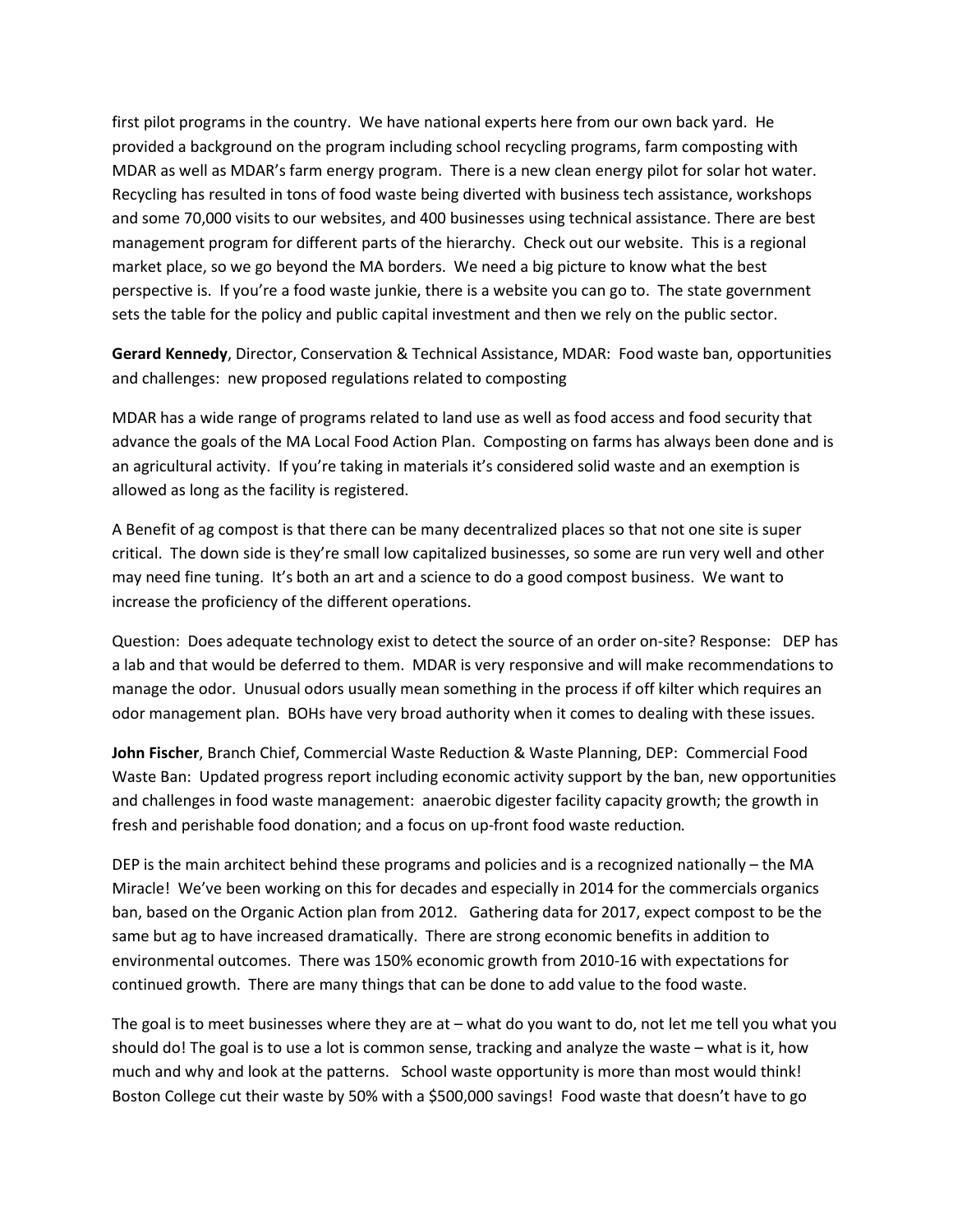anywhere – the waste is gone and the business is most efficient. The results are incredibly compelling – there are massive opportunities to reduce waste.

There is growth in food rescue operations and effectively getting those items to people who can use them – same day food donations has dramatically increased at least 33%. There has been an Increase in haulers that separate out packaging from food. Having a program in place is step one, implementation is step II.

Growth is expected to continue for aerobic digesters. There is a lot of material remaining from smaller businesses. As hauling routes get densified to fill the trucks, the more efficient the collection and the shorter haul distance help lower the cost working on a compliance, tech, and enforcement strategy. We now have enough capacity, but we need more food diverted to support the capacity that maybe could include some below the ban. Now we're trying to get the diversion to keep pace with the capacity. And we'll shift our focus to the top of the hierarchy, and rescuing fresh and prepared food. We're also rolling out a solid waste master plan. We know food waste is an important material. It's the number one material in our trash.

Question: When Boston College saved money by purchasing less food so less would be discarded, did it affect local, regional or national purchases? Answer, the saving was from the actual reduced food purchasing costs, and the waste cost for disposal. On the supply side, there are new models with gleaning and value added processing. There are other markets for the food that might have been purchased rather than having them thrown out.

Is there tension among those looking for food material? No, there is still a million tons of food material in our trash. Nationally, we believe it's not a big tension right now since there's so much waste in the system and many opportunities to get food to these facilities.

Comment: Buying tomatoes locally reduces waste because of the source of the product. Local food may contribute be less waste than what's brought in. It makes intuitive sense because spoilage is a big part of the waste, not just overproduction. Local food typically is not devlieverd in clamshells so it may help reduce packaging materials.

Case Studies:

# **Carolyn Brunis Luc**, Director of Advancement, Daily Table, Boston

A new way of looking at what food waste means is important as opposed as considering it only waste material. A new concept started in 2015 was started by the former Trade Joes president with a focus on food access in low income communities. There is a lot of food waste. How do we take one problem to solve another? It's not that people are hungry; it's the types of food that people are eating. A unique aspect is access and being able to shop in a retail venue. Creating an environment where consumers can shop in a retail environment and choose the food they want. People can choose what to eat rather than eat what they're told. The foods are all nutritionally based to create guidelines for foods that are provided in our store with certain sugar, salt and fiber levels.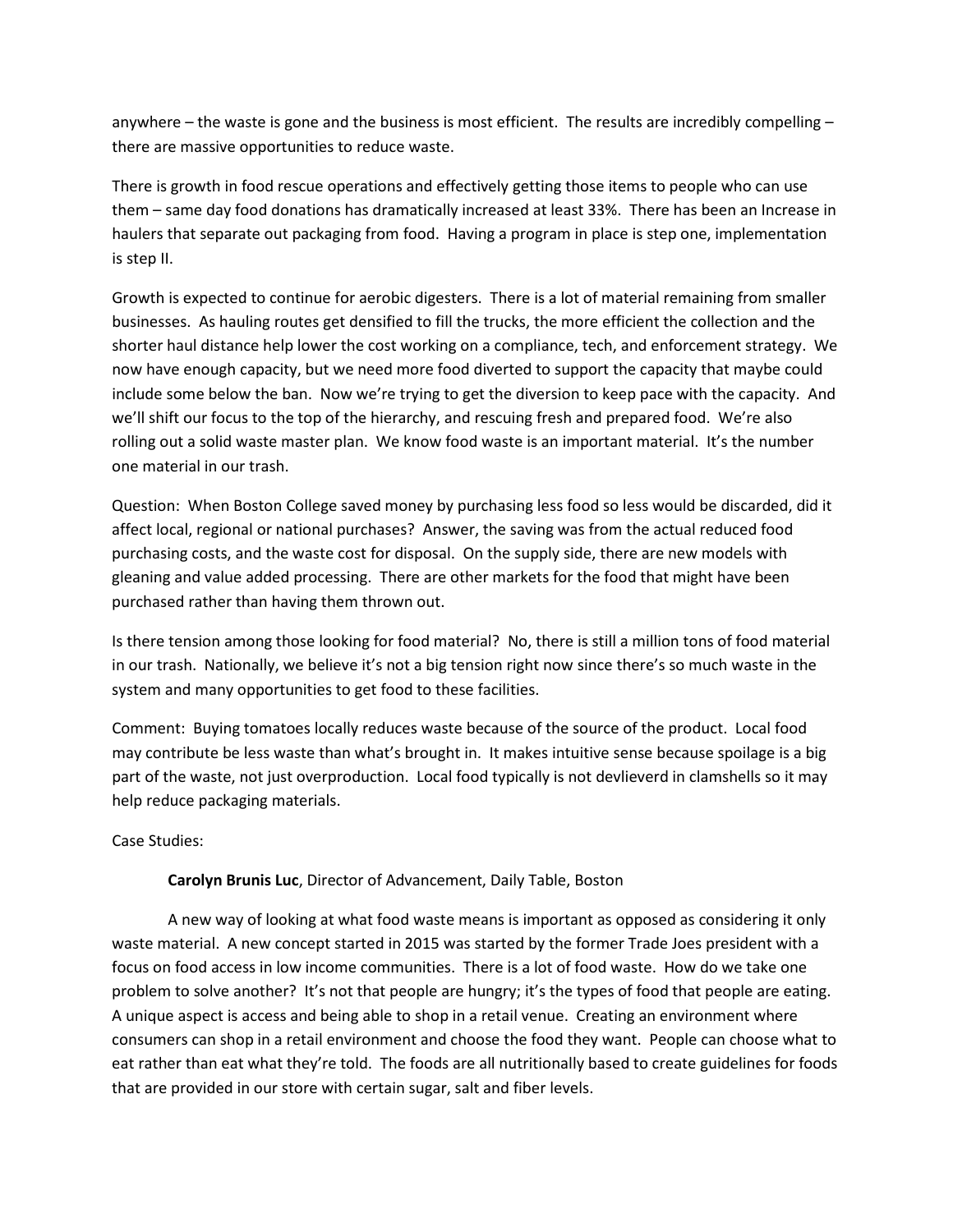There is so much waste based on sell by dates. There was interest in selling these products but there was community pushback that limited the amount of recovered food. We do work with local farmers and have about 425 products in two of the stores. It is difficult to receive donations with a goal of being self-sustaining. Our percentage of what we buy is 80% but recovery is 20%. Some retailers want to donate foods high in sugar and salt for example. We receive 25,000 lbs of donated food a week. We have a commissary kitchen. Anything with a short code is sold quickly. If the food doesn't look good – crooked carrots for example, it's prepared into side salads and smoothies etc. Our suppliers are great. They see providing a donation as not a value add. We're trying to focus on a food acquisition specialist to start those relationships. We work with vendors that can give us deep discounts. We're interested to become self-sustaining.

Comment: The way the Daily Table operates and the overall positive attitude and sense of dignity is commendable. It's an excellent model and what you're doing is excellent.

**Ben Harvey**, Vice President, EL Harvey and Sons, Food Depackaging Operation, Westborough

El Harvey and Sons has been recycling waste over the past 70 years. Now they're helping businesses meet the organics waste ban. Depackaging is the newest venture. Depackaging facilitates are critical to be able to supply enough material for anaerobic digesters. There is still a million or so tons of food that is available. There may be more room for depackaging infrastructure but we're still at a rapidly evolving system so it's not a mature infrastructure. Investments need to be made thoughtfully. We don't facilities to move forward and fail. And connecting it with the MA Local Food Action Plan – the new folks in the room were value added processors of what would have been called wasted foods. The Daily Tables of the world are what's the newest.

On a national level there is a group there is a group looking to standardize use by dates and what they mean to put some clarity between the terminologies on the labels (which actually depends on the product). Our main focus is educating them in subtle ways to enable people. We don't go into those topics. There is potential to change the regulation. It would reduce by 30% the amount of materials coming into our facility. It is a huge opportunity. When we come across those issues, we pull code products and have those items composted.

Investment: We're invested \$750,000 in depackaging in addition to support from DEP. With these types of equipment grants, it helps to take some of the risk out of it and we want to be sure it's a good use of public funds. The first time you buy this equipment you need to spend a lot of time and then you have to work out of the kinks. We've seen that those grants make a big difference in these fledging businesses.

Question: Could food rescue be sustainable financially without having to rely on volunteers? Is there a subscription or fee for service model that could work? Could that be turned around – you have to manage your food properly – could you pay food rescuers to pick up the food and how could that be done. Lovin Spoonfuls needs are focused on operational costs which we can't really support. Foundation Funding has been very important with a focus on growing philanthropic connections to reduce food waste. There may be a fit for other types of investors. With the social enterprise, non